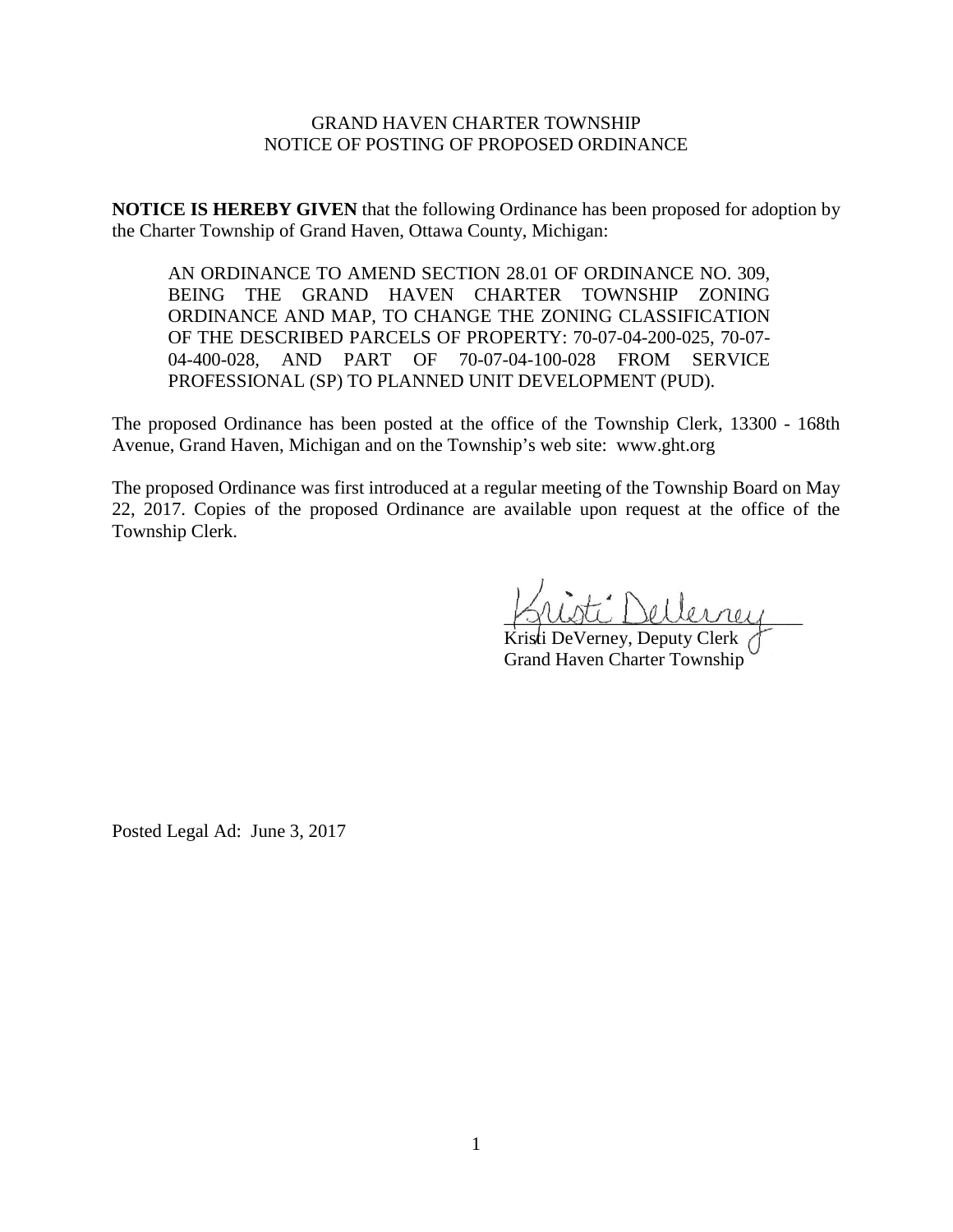## ORDINANCE NO. \_\_\_\_

#### **ZONING MAP AMENDMENT ORDINANCE**

AN ORDINANCE TO AMEND CERTAIN PORTIONS OF THE ZONING ORDINANCE AND MAP OF GRAND HAVEN CHARTER TOWNSHIP, OTTAWA COUNTY, MICHIGAN FOR THE PURPOSE OF REZONING CERTAIN LANDS FROM THE SERVICE PROFESSIONAL (SP) DISTRICT TO THE PLANNED UNIT DEVELOPMENT (PUD) DISTRICT.

GRAND HAVEN CHARTER TOWNSHIP, COUNTY OF OTTAWA, AND STATE OF MICHIGAN ORDAINS:

Section 1. Amendment. The Zoning Ordinance and Map of the Charter Township of Grand Haven, Ottawa County, Michigan, the map being incorporated by reference in the Zoning Ordinance for the Charter Township of Grand Haven pursuant to Chapter 3, shall be amended so that the following lands shall be rezoned from the Service Professional District (SP) to the Planned Unit Development District (PUD). The lands are in the Charter Township of Grand Haven, Ottawa County, Michigan, and are described as follows:

PARCEL NUMBER: 70-07-04-200-025 PART OF S 1/2 O SW 1/4 OF NE 1/4 LYING SW'LY OF C & O R.R. SEC 4 T7N R16W .26 A

PARCEL NUMBER: 70-07-04-400-028 N 416.1 FT OF SE 1/4 LYING W OF C&O RR R/W. SEC 4 T7N R16W 1.58NA M/L

#### PART OF PARCEL NUMBER: 70-07-04-100-028

PART OF THE WEST 1/2 OF SECTION 4, TOWN 7 NORTH, RANGE 16 WEST, GRAND HAVEN TOWNSHIP, OTTAWA COUNTY, MICHIGAN, DESCRIBED AS: COMMENCING AT THE SOUTH 1/4 COMER OF SAID SECTION: THENCE N00'14'49"E 1669.02 FEET ALONG THE NORTH-SOUTH 1/4 LINE OF SAID SECTION TO THE POINT OF BEGINNING; THENCE N89'56'15''W 1299.16 FEET ALONG THE SOUTH LINE OF THE NORTH 3/4 OF THE NORTHEAST 1/4 OF THE SOUTHWEST 1/4 OF SAID SECTION; THENCE NORTHWESTERLY 706.66 FEET ALONG A 51517.06 FOOT RADIUS CURVE TO THE RIGHT, SAID CURVE HAVING A CENTRAL ANGLE OF 00'47'09", AND A CHORD THAT BEARS N00'10'03"E 706.65 FEET ALONG THE EAST RIGHT-OF-WAY LINE OF LAKESHORE DRIVE; THENCE N89'58'54"E 713.75 FEET PARALLEL WITH THE EAST-WEST 1/4 LINE OF SAID SECTION; THENCE N00'01'22"E 516.27 FEET ALONG THE EAST LINE OF THE WEST 750 FEET OF THE NORTHEAST 1/4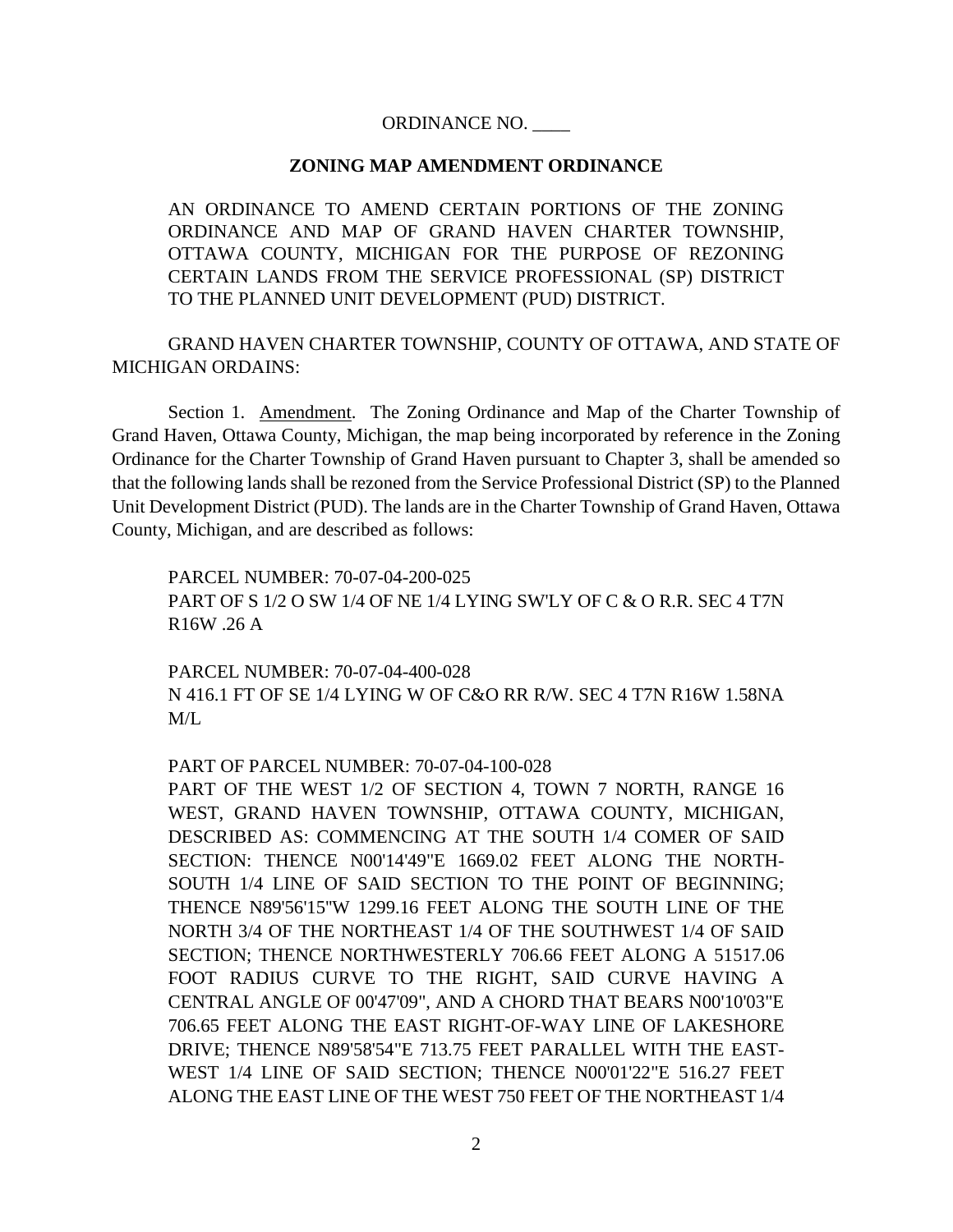OF THE SOUTHWEST 1/4 OF SAID SECTION; THENCE S43'06'39"E 128.40 FEET; THENCE SOUTHEASTERLY 482.27 FEET ALONG A 395.33 FOOT RADIUS CURVE TO THE LEFT, SAID CURVE HAVING A CENTRAL ANGLE OF 69'53'46", AND A CHORD BEARING S78'03'32"E 452.92 FEET; THENCE N67'29'09"E 60.00 FEET (THE PREVIOUS 3 CALLS ALL BEING ALONG THE SOUTHERLY RIGHT-OF-WAY LINE FOR ROSY MOUND DRIVE); THENCE S00'11'05"W 58.92 FEET ALONG THE NORTH-SOUTH 1/4 LINE OF SAID SECTION TO THE CENTER OF SAID SECTION; THENCE S00'14'49"W 1001.22 FEET ALONG SAID NORTH-SOUTH 1/4 LINE TO THE POINT OF BEGINNING. CONTAINS 25.82 ACRES. SUBJECT TO EASEMENTS, RESTRICTIONS AND RIGHTS-OF-WAY OF RECORD.

Section 2. Effective Date. This amendment to the Grand Haven Charter Township Zoning Ordinance was approved and adopted by the Township Board of Grand Haven Charter Township, Ottawa County, Michigan on \_\_\_\_\_\_\_\_\_\_\_\_\_\_\_\_\_\_, 2017, after a public hearing as required pursuant to Michigan Act 110 of 2006, as amended; after introduction and a first reading on May 22, 2017, and after posting and publication following such first reading as required by Michigan Act 359 of 1947, as amended. This Ordinance shall be effective on 2017, which date is the eighth day after publication of a Notice of Adoption and Posting of the Zoning Map Amendment Ordinance in the *Grand Haven Tribune*, as required by Section 401 of Act 110, as amended. However, this effective date shall be extended as necessary to comply with the requirements of Section 402 of Act 110, as amended.

\_\_\_\_\_\_\_\_\_\_\_\_\_\_\_\_\_\_\_\_\_\_\_\_\_\_\_\_\_\_\_ \_\_\_\_\_\_\_\_\_\_\_\_\_\_\_\_\_\_\_\_\_\_\_\_\_\_\_\_\_\_

Mark Reenders, Township Supervisor Laurie Larsen, Township Clerk